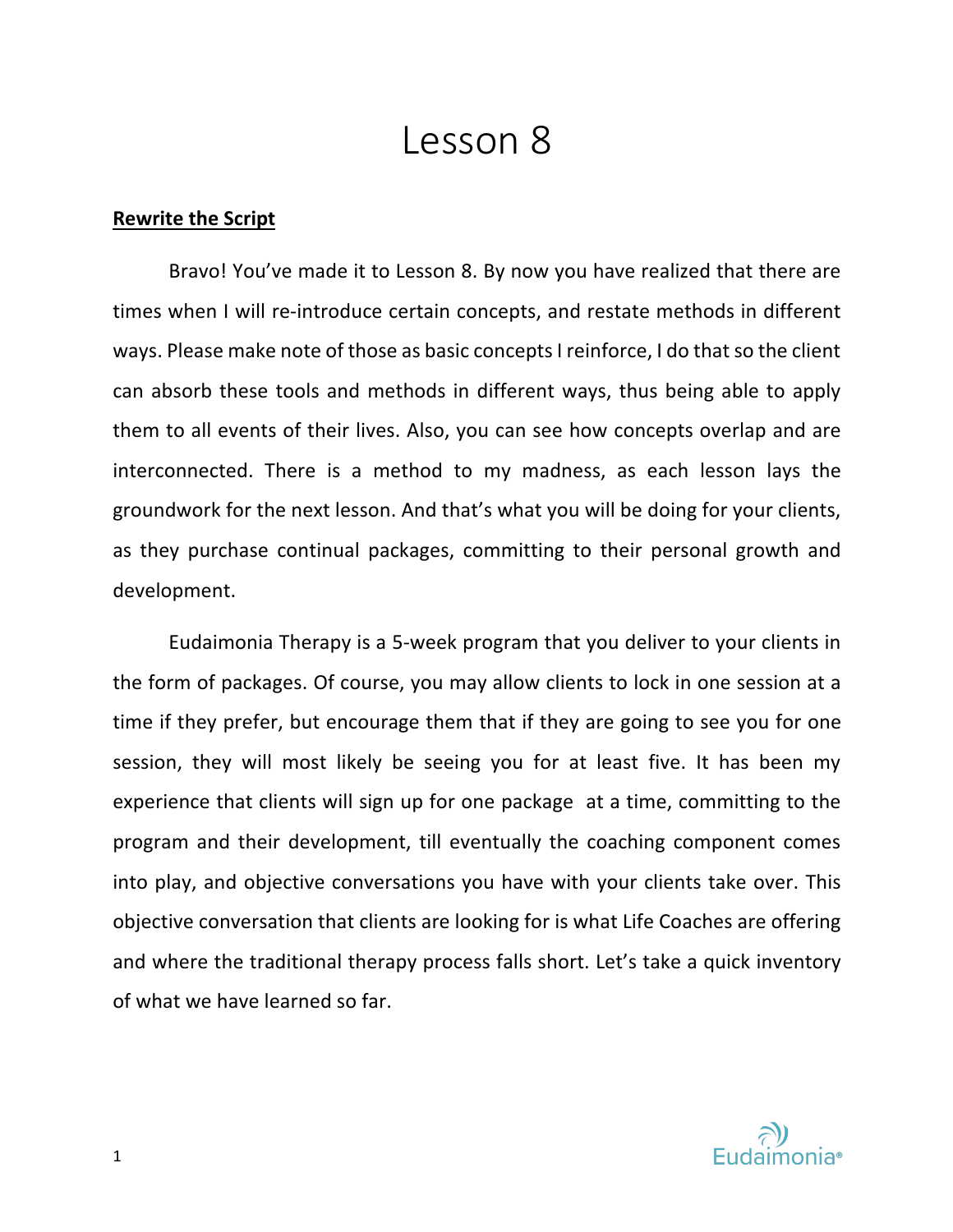# **Lesson One**

Our introduction spoke about energy and how Eudaimonia is a holistic approach to psychotherapy and its benefits for today's client.

In Lesson One, we moved energy and spoke about quantum physics and how it all relates to our experience in this physical world we live in. We addressed the psychic vampire and that relationship to toxic people. We learned we are all cocreators with higher source energy and that our reality lives in the conversations we have about our circumstances. We discussed how we assign meaning to everything we choose to see and therefore we need to take 100% responsibility for our lives. We talked about "Upper Limiting Beliefs" and the "Imposter Syndrome", how we need to look at where these limiting thoughts originate in order to put them in perspective and not have them rule our lives.

## **Lesson Two**

In Lesson Two we met our Wounded Inner Child and discovered that our triggers have its origin in our childhood trauma experienced before the age of eight. And this happens to all human beings, whether the trauma is mild or intense. We discussed how this therapy is not about blame, it's about understanding why we do the things we do. We practiced the Uplifting Exercise where we eliminate negative energy and replace it with positive energy, bringing us into a place of "calm". We learned how to focus on "what's going right" in order to get the energy spinning in a positive direction. And most importantly we learned how to deliver to our clients that "they are enough!"

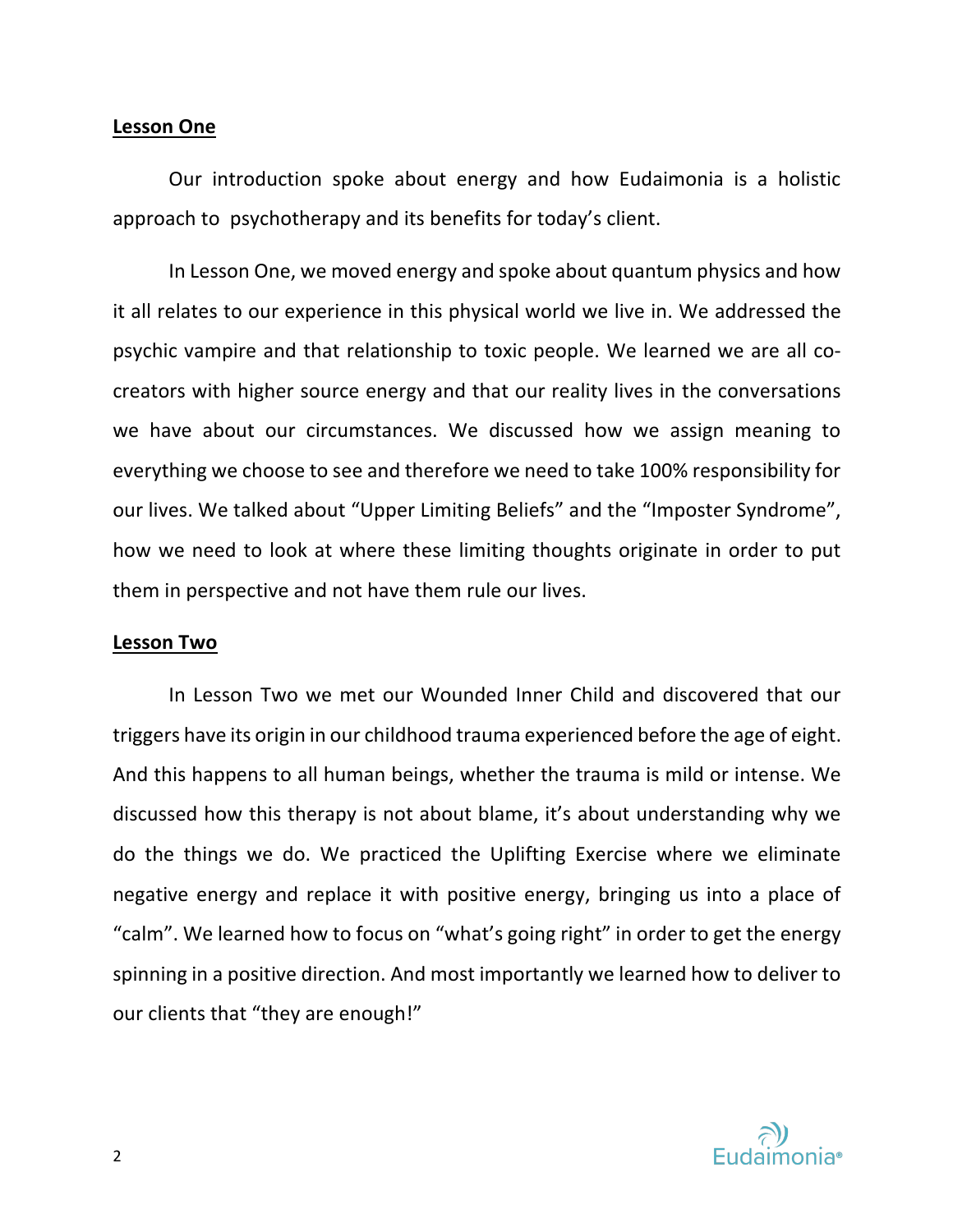# **Lesson Three**

Lesson Three took us to identifying the Twin Sisters, fear and worry, and how to turn those two around and focus on reframing our thoughts. We practiced the "Post It Method" where it became clear that there are no mistakes in life, just choices and consequences. We learned how to live by Intention rather than reaction by utilizing visualization to get what we want. And it was in this lesson where we spoke at length about how life happens for you, not to you, thus illuminating what we have learned about ourselves in the process.

#### **Lesson Four**

In Lesson Four, we took part in the "Castle Visual" and met our Higher Selves. We did work on visualizing and did the "Triple It Method" reinforcing the concept that the feeling of the visual is most important, and how to release that feeling into higher source energy in order to co-create with universal consciousness. It was in this lesson where we learned how to separate the drama of life from the reality of it through the "Call It Method", where we focus on exactly what is happening, without getting caught up in the noise of our negative self-talk.

### **Lesson Five**

Lesson Five, we learned that everyone we meet is a projection of self. There was also the shocking revelation of our life partner picks, and how we spend our adulthood trying to get over our childhood as we recreate the same energetic environment we grew up in in order to rise above it. We spoke about relationships, specifically our relationship with money. It was this lesson where we spoke about forming a new habit in the first 18 seconds of waking up from sleep in the morning, and choosing whether you will love your day or be afraid of it, and how much power

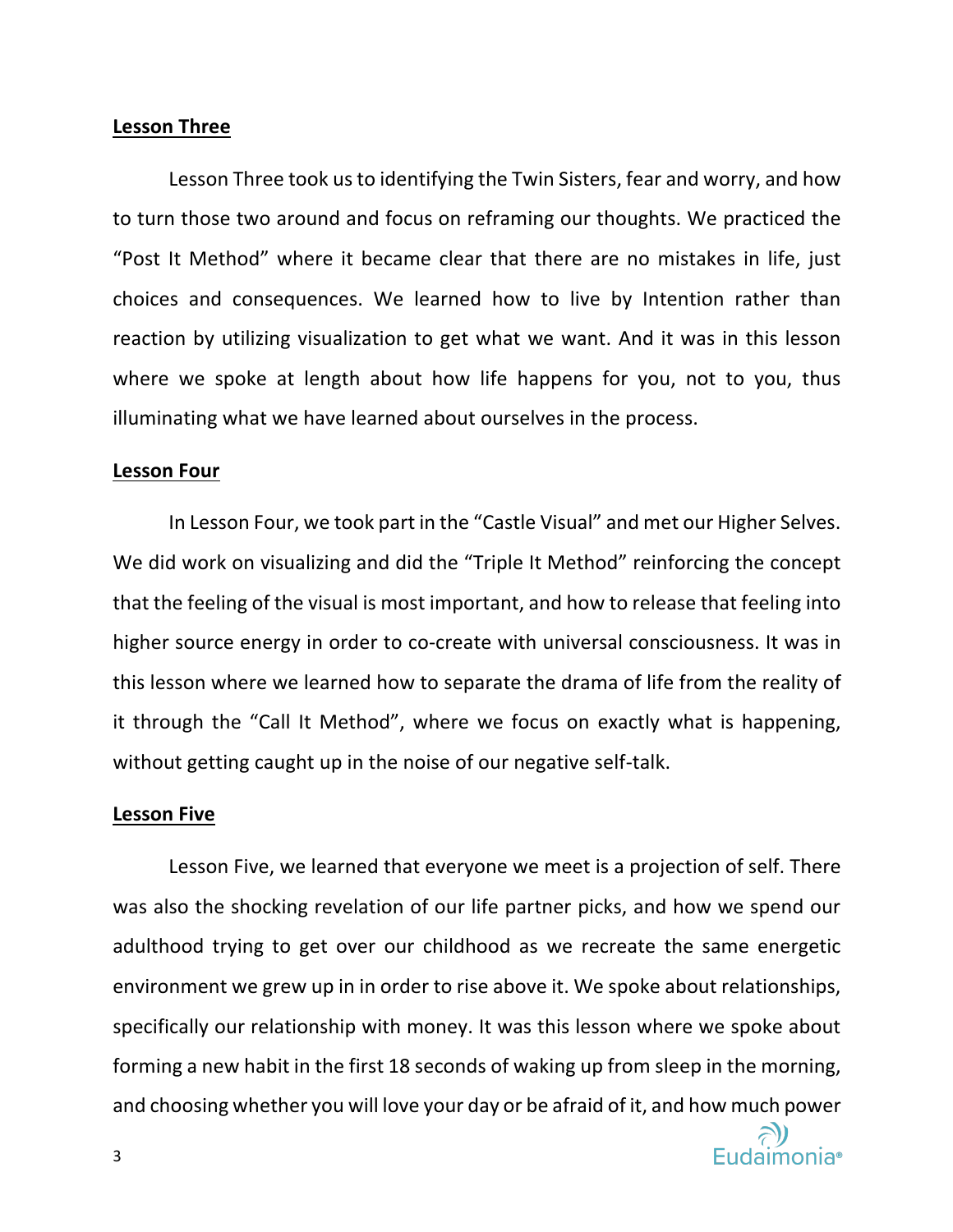that has over your reality. The importance of vision shelves was also explored in this lesson.

# **Lesson Six**

Lesson Six, focused our attention on relationships and even spoke about how we attract people to our lives. That led to the concept of soul contracts, which none of us can avoid or end before its time. The purpose of those relationships was discussed in the grand scheme of things. We spoke about Couples Counseling the Eudaimonia way and how the discovery of whether your clients' hearts are open is an important part of this therapy.

## **Lesson seven**

And finally, Lesson Seven was all about how negative emotions serve us and how all emotions effect our bodies. The mind-body connection was an important element in this lesson along with obsessive thoughts that keep us hooked into negative energy spirals and make us ill. We learned how to teach our clients simple meditation exercises and the importance of our clients using meditation to center themselves.

All of this leading up to our current lesson, Lesson Eight, teaching our clients how to manifest in a New York Minute. So, let's get into it!

# **Manifesting In A New York Minute**

There is a lot of talk about manifesting and actually it's one of the corner stones to Eudaimonia Therapy. All of the work we are doing with our clients leads us to answering the question that brought them into counseling in the first place, "How do I get my best life?" And, "How do I get it now?"

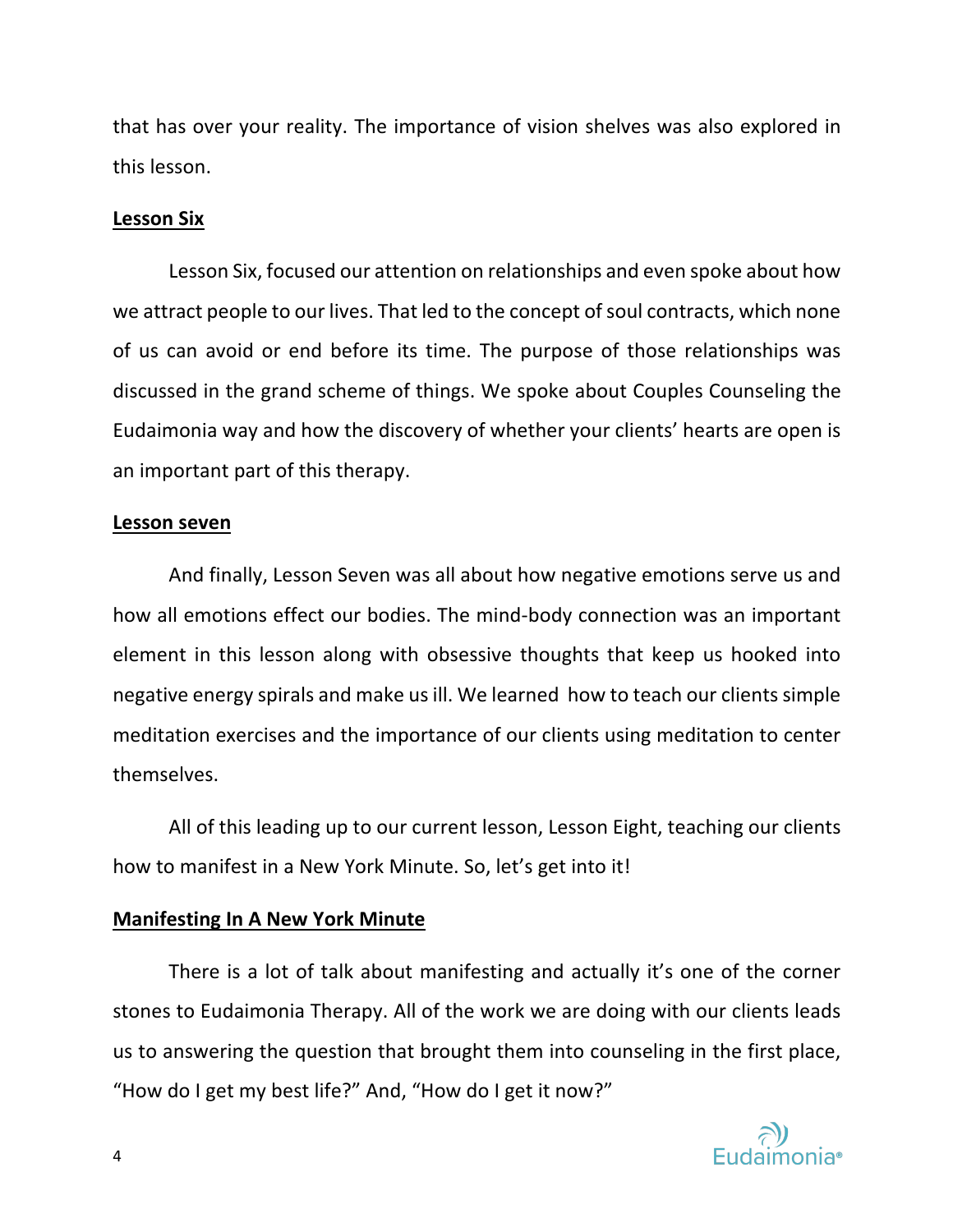Notice I didn't say their perfect life, I said "best life." We need to reiterate to them that nothing in this life is perfect. We live in a limited, imperfect world. That's the point of the adventure. This experience is perfectly, imperfect. Good news for them is that they can manifest their best life. How quickly, will be up to how well they can utilize the methods and tools we teach them. The question really is: how quickly can we assist them in eliminating their insecurities that block their forward motion?

## **Pleasantville**

There was an old movie that came out in 1998, "Pleasantville" where everything was perfect. No one made a mistake. Even playing basketball was nonchallenging as every time anyone threw the basketball toward the hoop the ball went in, they couldn't miss. The movie begins in black and white, and people are complacent, there are no problems, they are bored. Something happens in the movie and all of a sudden people start making mistakes and color begins to come into their world. The black and white film begins to become technicolor, their world starts to get challenging, the ball doesn't go into the hoop with ease anymore, it gets exciting. Challenges become interesting and people are energized, they start cheering when they achieve things. Their old dull world becomes challenging, they are having fun, life becomes interesting, and they love it. A perfect story to highlight the fact that without challenges, humans are bored.

# **Our Imperfect World**

Life is not perfect and that is the way it should be, or what's the point? Actually, perfection is a set up for failure as we live in an imperfect world. If you buy into that then the human experience needs to be challenging. Notice I didn't

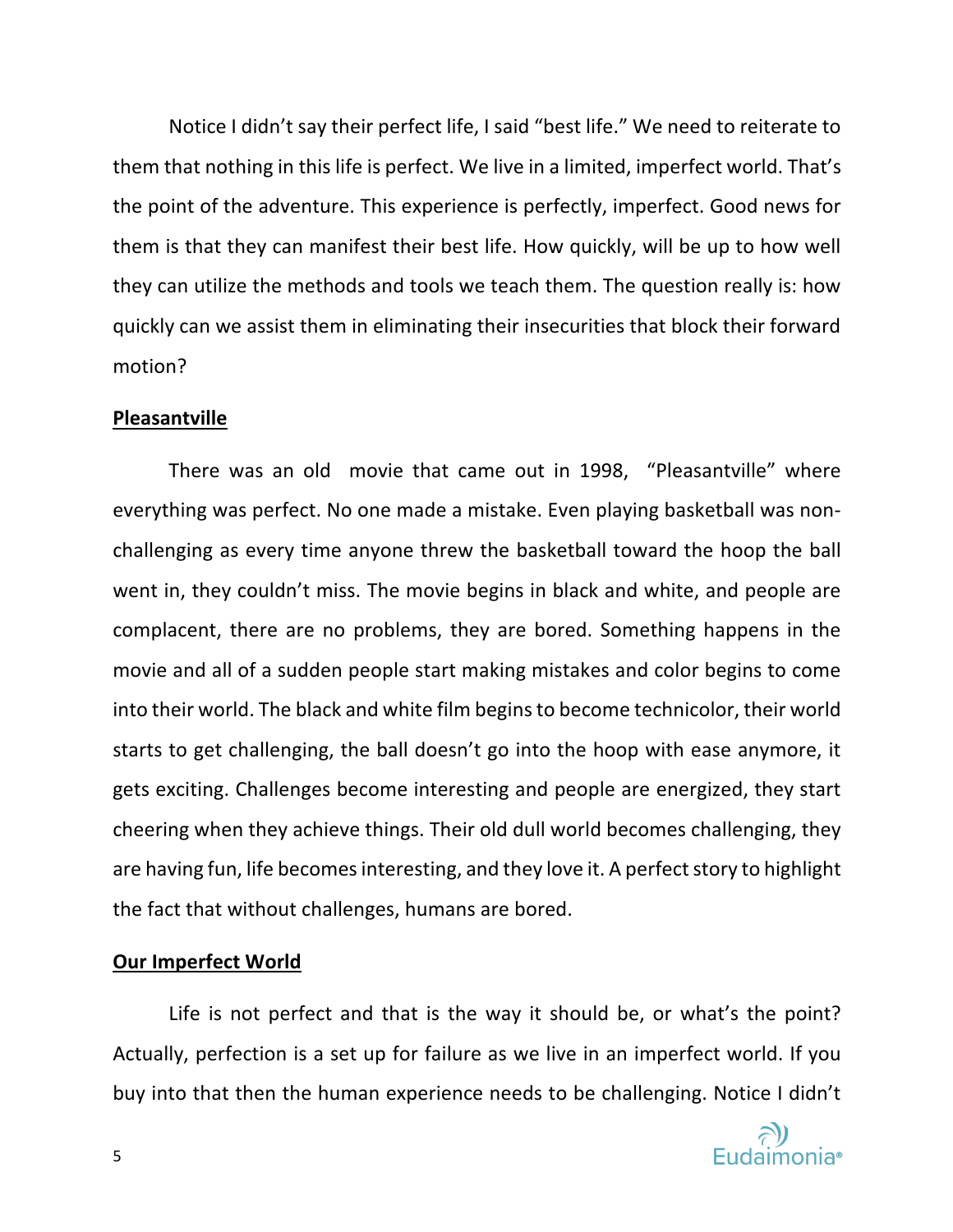say painful, I said challenging. We need to help our clients reframe. How about if we replace the word "problem" with "challenge"? Try it. You will immediately see that the energy of the event changes. A challenge infers that there is a solution that is manageable. It invokes hope. It's about the words. It's about the meaning we assign to an event. It's about the conversation we have about our circumstances. It's about allowing your client to feel that they have power, which they do if they just learn how to control their thoughts. Their thoughts lead to conversations about their circumstances, which gives meaning to their lives. As you can see all of the concepts of Eudaimonia Psychology interconnects into the primary concept of, "If you change your thoughts, you will change your life!" That will take time, but by this point your clients should understand the concept of the power of thought, they should be using it and should be seeing change, even if it's just attitudinal.

I've been doing this work for over 30 years now, and I still get blind-sided every now and then, but I quickly realign myself, just by reframing my thoughts and focusing on what's going right, and then I manifest. I do it in a New York minute and so will you, and so will your clients, as long as we stay diligent using the methods and tools of this program.

## **Visualization Leads To Manifestation**

In order to manifest in a NY minute your client must get proficient at visualizing. Once they get the idea of visualizing, the manifesting takes care of itself. The goal of manifesting is getting very clear about what you want at the end of the day. Whether it's a great career, loving safe relationship, good health and recovery from a recurring ailment, a shapely body, secure finances, or better relationships with family. Whatever the goal, clarity of vision is essential. The focus is on what

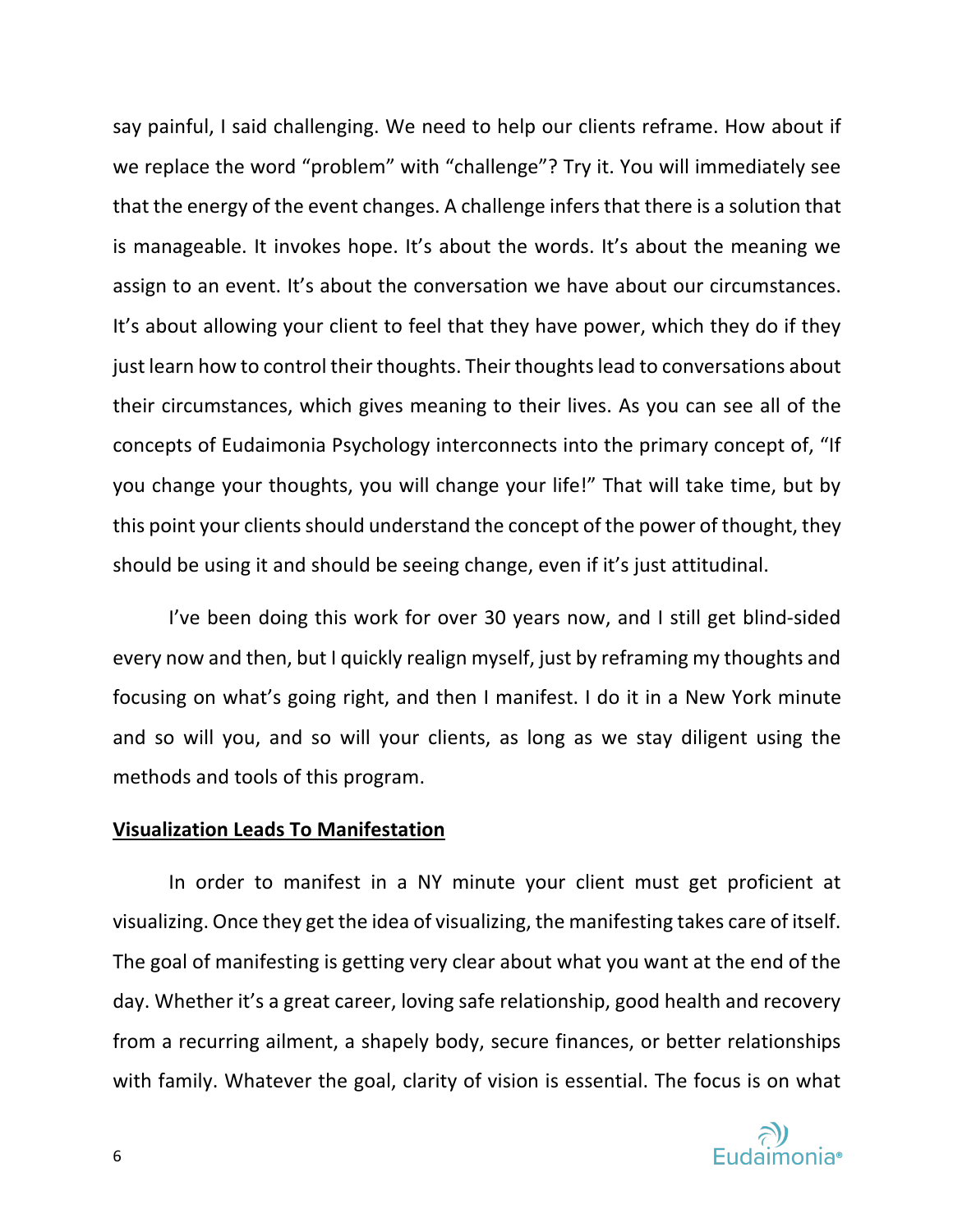you want, not what you don't want. If your client says, "All I want is to be able to pay my bills." Then that's all they'll get, just enough money to pay their bills. People usually don't have a money problem; they have a thinking problem. This is where you can ask yourself, or your clients, "Why are you aiming so low." It takes as much energy to manifest a million dollars as it does to manifest one dollar, so why not shoot higher? If you're going to think, think big. I love that expression, "Go big, or go home." It's so true. At least in the Eudaimonia world.

Now I know you're thinking, "I can manifest a million dollars by thought?!" And my answer is yes! If you believe. If that's your goal. How do you think millionaires do it? First, they believe it's possible and then they think about it every day, so they are focused, and every day they move one step in front of the other toward that goal. It's not luck. Its perseverance, determination, self-awareness, and letting go of fear and worry. There is a great book, "The Millionaire Mind" by Thomas J. Stanley, that outlines the thought process of the developing millionaire, proving my point that it all begins with a belief system and focus. I know how to do it, I did it, and I was exactly where you are today. And if you read my book, "Game ON! you also know that I started out with a gambler for a mother and a drinker for a father. There was no money in my house, just a mother who said I could be anything I wanted to be, and I believed her.

# **Watch Your Words**

And watch your words. The universe is listening, not judging. The universal energy does not say, "Hey Donna, you don't want that, it's not good for you." Its job is to bring to us the experience we focus on, whether good for us, or not. If you say, "I'm asking for the job of my dreams, but it will probably never happen." You

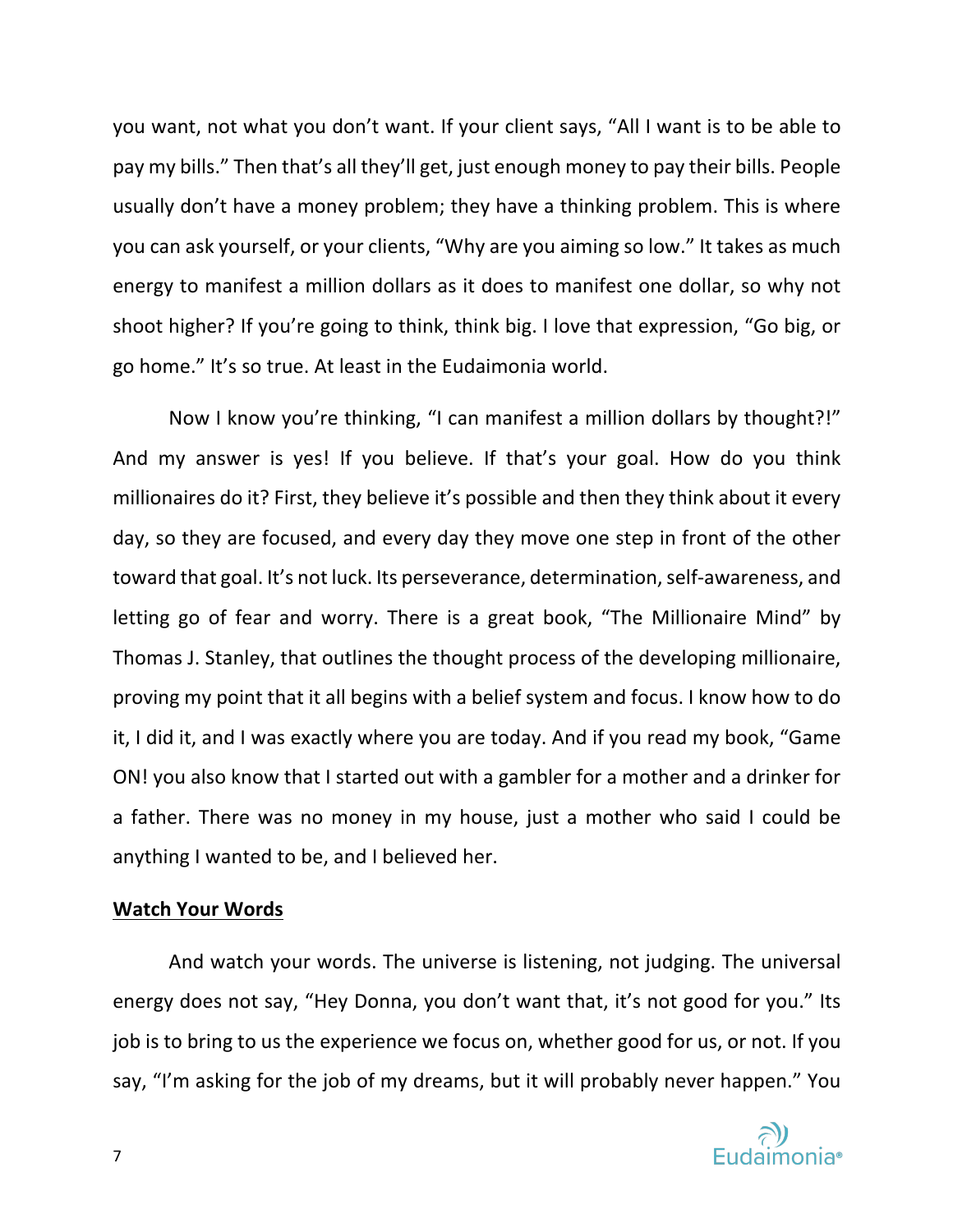just told the universe to not give you the job of your dreams. There is an experience of not getting what you want and with that statement the universe will bring you that experience. As opposed to saying, "I'm living my dream life and allowing my amazing career to manifest." In that statement the universe needs to get on it because you just said you are already there.

"I am" statements are very powerful statements. Making these statements before you actually have what you desire may make you feel like a fake. But if you want to manifest in a NY minute you need to be there already in your head. There's an old saying, "Don't dress for the job you have, dress for the job you want." And that makes sense. If you are at work and every day you dress the part of the supervisor, when that position becomes available people will automatically think of you as you look the part already. You're half way there. The idea is to act "as if" it has already happened. You have heard the expression, "Fake it till you make it," well, there is truth in that as well. Remember, the job of universal energy is to give you the adventure you desire. The only way the universe knows what you want is to tap into your thoughts and what you are focused on. So be very careful what you focus on.

If your thought is, "I want another job," the universe will focus on the experience of "wanting." As that is an experience. As opposed to thinking, "I have a great job where I am financially secure and fulfilled in all that I do." In that statement you are telling the energy source that you are already there in your mind. The universe then has to double down to bring you to what you already believe is your experience. That is not living in a fantasy, its believing without a



8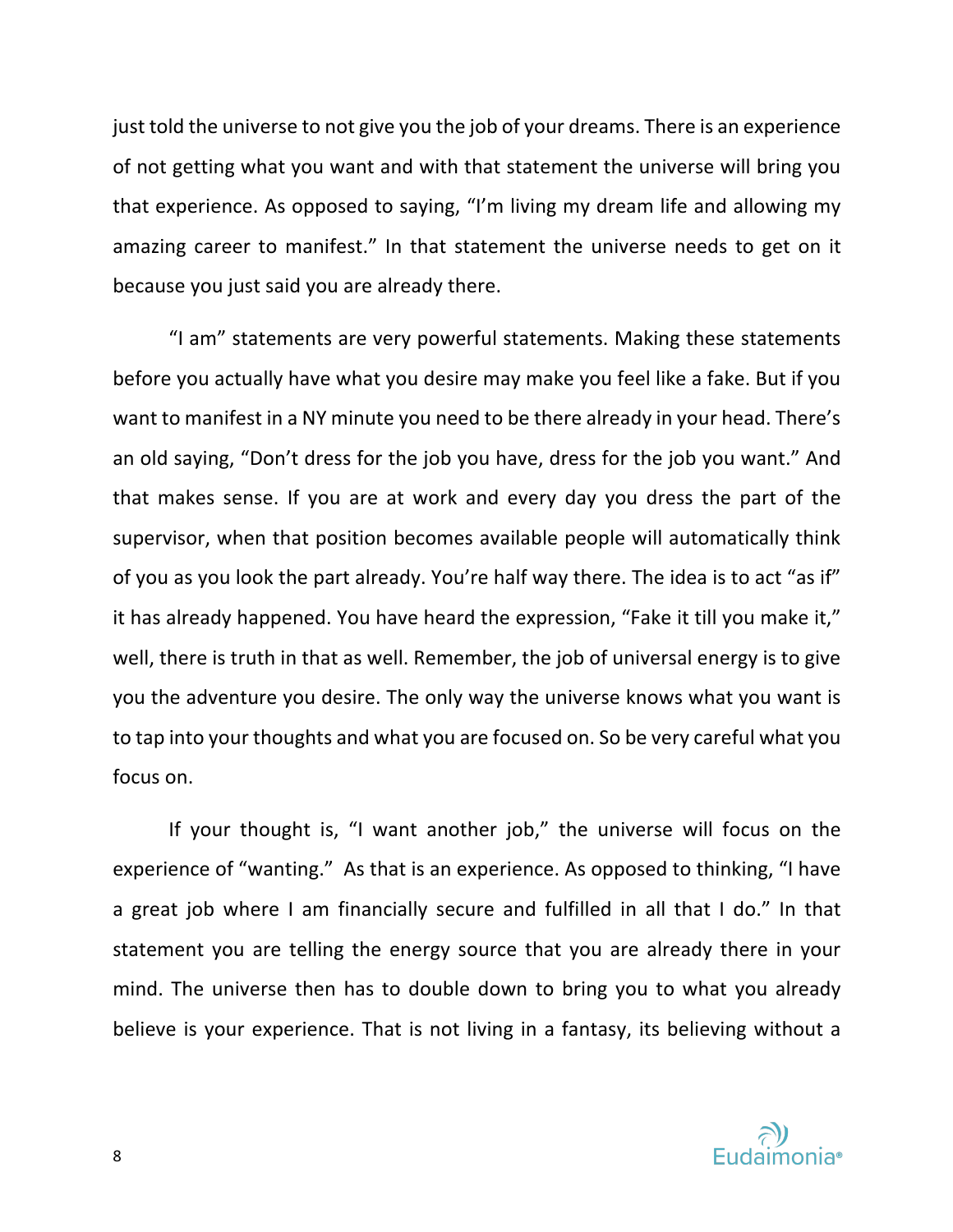shadow of a doubt that what you want is achievable, and you will settle for nothing less.

Let me give you an example of what happened to me recently. I had a team of cleaning ladies, four ladies to be exact, who would come to my house and clean the entire place in two hours. One day they just stopped showing up. Ugh, to have to clean my house while I'm working full time is such a hassle for me. In that moment of realizing I had no one to do this job and now I would have to do something that I truly hate doing, I immediately reframed my thoughts. In that next moment, I visualized getting a person, who would clean even better, be more responsible, and someone who I would love. I held that visual, saw my house perfectly clean, and being so happy with this new person. As my floors got dirtier, and with my toilets calling my name as they desperately needed cleaning, I just couldn't get myself to clean them. I kept visualizing myself loving this new cleaning person and kept releasing the feeling of having this new person in my employ. I talked to all I knew about cleaning ladies and if they had any recommendations. I made a few calls to perspective people. About three weeks after that, and yes, I still hadn't cleaned my house, I found someone. She came to my home, charged me less than I was paying, and she brings me home cooked snacks every time she cleans. And yes, I love her! It wasn't just as I had imagined, it was better!

# **If You Stay In Your Head, You're Dead**

What I didn't do was get caught up in my head with, "There are no reliable people anymore, I'm never going to find anybody to clean my house," "You can't trust anyone to clean your house." If you stay in your head, you're dead. I didn't skip a beat, In my mind, I already had this person in my home, cleaning and having

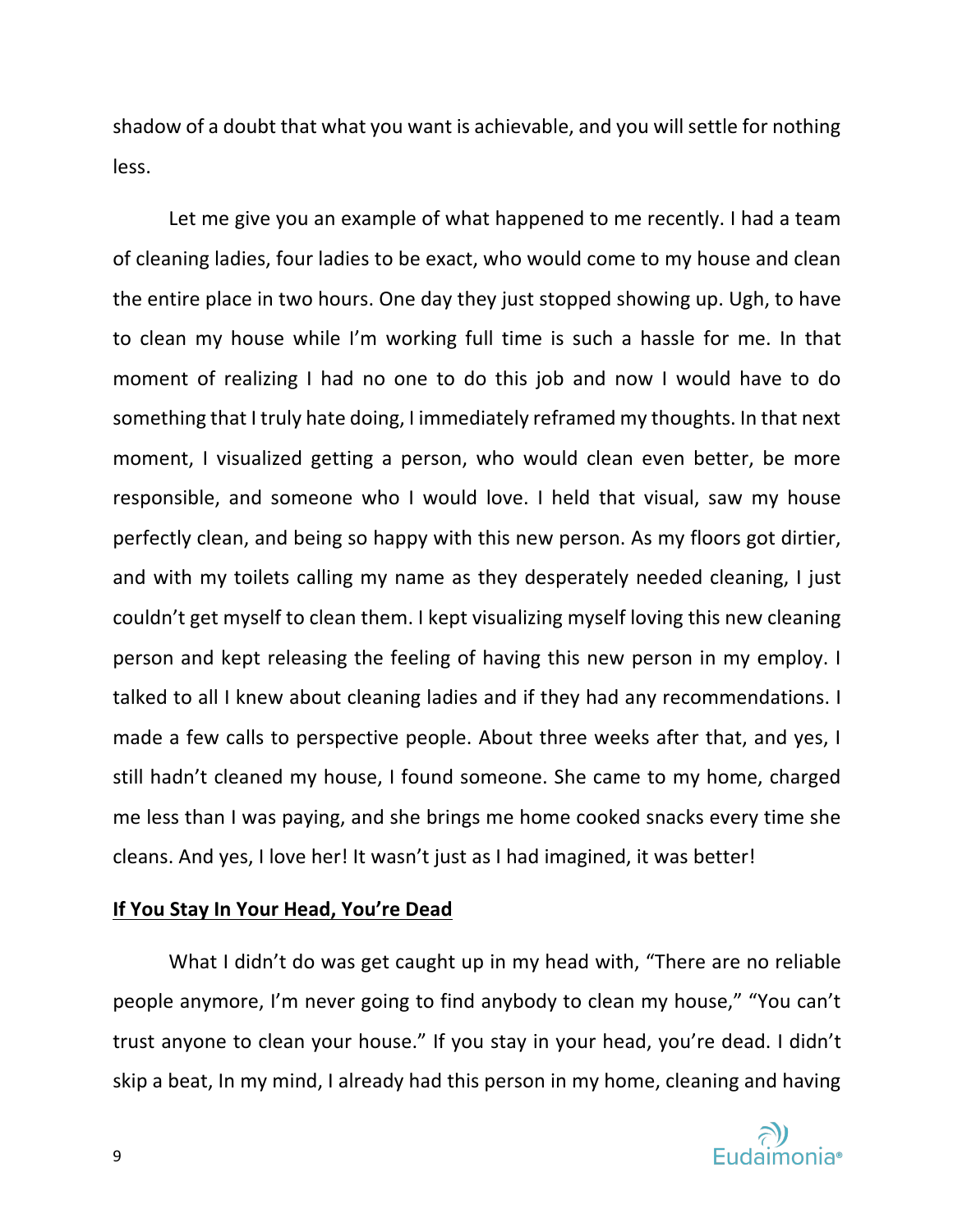a great relationship with her. The secret to manifesting quickly is to expect it, celebrate it as if it already exists.

Now, you may say, "Dr. Donna, cleaning ladies are not that big of a deal, I have clients with mega problems they need to get out from under. " And I understand. But we're talking about a process here. It's the same process, whether you're trying to manifest a cleaning person, a new car, house, baby, health, career, or whatever is your heart's desire. Forget the details, it's about the process. And besides, I don't know about you, but a cleaning lady for me is a very important person in my world, she allows me the freedom to do my job and help others. So, whatever your clients are aching about, in their world it's the most important thing to them. Remember, it's the process, it's all about the process.

# **Manifesting, And Yet Nothing?**

Many clients tell me that they are visualizing every day and yet nothing is happening. So, we need to get into the details of the manifestation process. Manifestation has a delay system imbedded in it as a safety mechanism. And of course, it is needed. If all our thoughts manifested as quickly as we think them, there would be a lot of things that we are bringing into our experience that's dangerous and that we really do not want to happen. So, the universe waits for us to focus, think often about something, and then it assumes that is what we desire. The important take away is to focus on what you want, not what you don't want.

What speeds up the manifestation process is the feeling we associate with the visual. I have said before that the feeling of the visual is the important thing. If we can feel like we are already there, or have what we desire, the universe feels it needs to hurry up because we are already acting the part and living the experience.

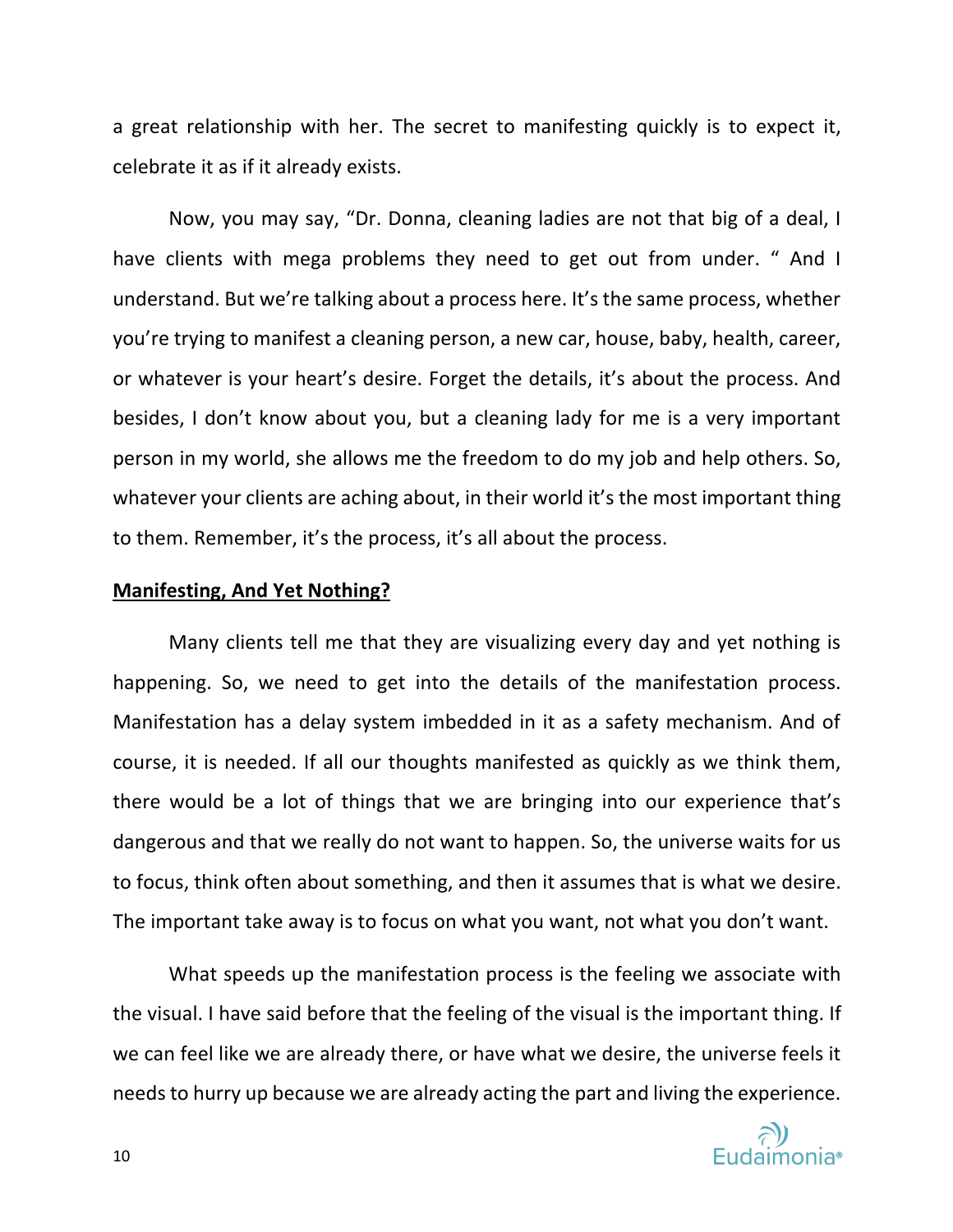Bottom line, if you want to speed things up, feel that you already have what you desire every day.

One of the problems I hear a lot with clients when it comes to visualizing their desire is that they don't have a clear visual. They want a new career but they don't know what it is yet. Well, the easiest thing for them to get clear on is the feeling of peace, calmness, excitement, or being self-fulfilled. All these terms are general and they relate to a feeling. So, if they don't know yet whether they want to be an accountant or a doctor, have them visualize themselves being and feeling fulfilled, calm, and content in a new career without labeling the career. That will start the universe off in the right direction. The details will actually fall into the clients lap as time develops their visual.

# **Allowing vs. Waiting**

Due to the delay mechanism in manifesting, one needs to understand that we shouldn't be focused on waiting. It's not about waiting; it's about allowing the process to take shape in the unseen. It's the knowing that I do manifest what I want, or something better. Everything happens in divine order and even if you don't see any movement, it doesn't mean nothing is happening. There's always something happening behind the scenes. Think about it, nothing just pops up. There are elements that need to occur. Just like when a woman is pregnant, there is something happening every minute of those nine months. We don't see all of it, but there is something developing every second in utero. The fully formed newborn doesn't just pop out either, there is a process. And for anyone who has given birth, they know that it doesn't happen quickly, and you don't want it to. You want that baby to be born when it is fully formed and ready. The same thing with our desires.

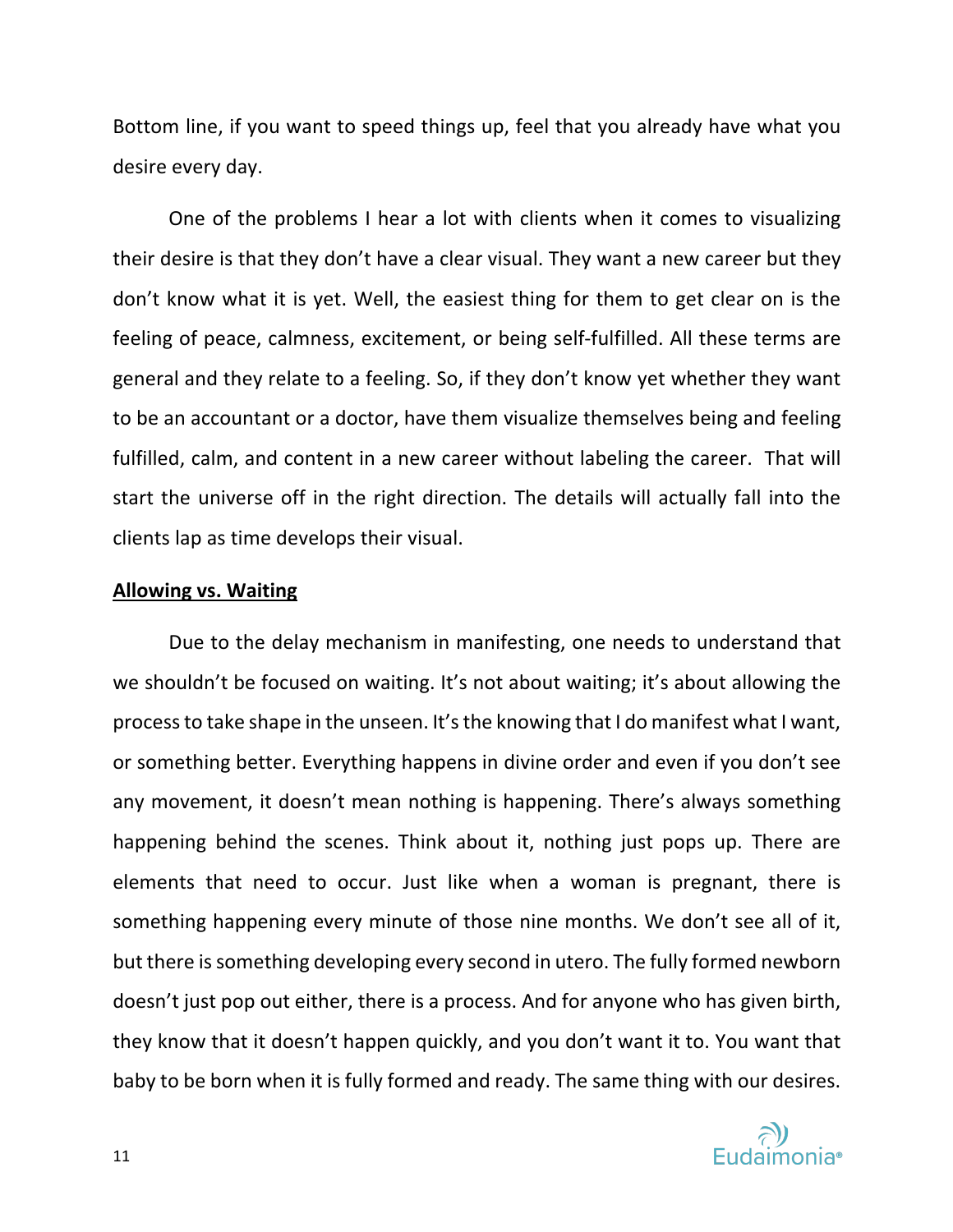I am constantly talking to clients who want to meet that perfect someone. Their life partner, and they are so frustrated that it hasn't happened yet. We engage in a discussion of the fact that there is someone for everyone, if you really want it. But perhaps that person isn't ready for you. Perhaps that person is getting out of a relationship and needs to heal before they meet you. There is so much going on that we don't see and when we do, we fully understand what was happening and why we couldn't meet that person till just the right moment when we did. Again, it's about trusting the process.

Waiting for that job opportunity is the same process. You may be interviewing at nauseum, frustrated and feeling deflated because you couldn't land a job, yet if you landed something before its time you could be missing out on the most perfect job for you. And had you taken something sooner, you would not be in the position to interview for the better job that was just around the corner had you been patient.

You are exactly where you need to be. You need to be here right now in order for you to get where you need to be going. What you need to be doing while you are allowing things to line up in the unseen is noticing what you are noticing and focusing on. Turning the frustration of things not happening quickly, to the idea of allowing it all to line up in the unseen. When I'm allowing and its taking a bit of time, I get excited thinking that its taking this long because it's better than I could have ever imagined and I just can't wait to see what's coming my way. In my world the longer I wait, the better it actually will be, and you know what? I am always right!

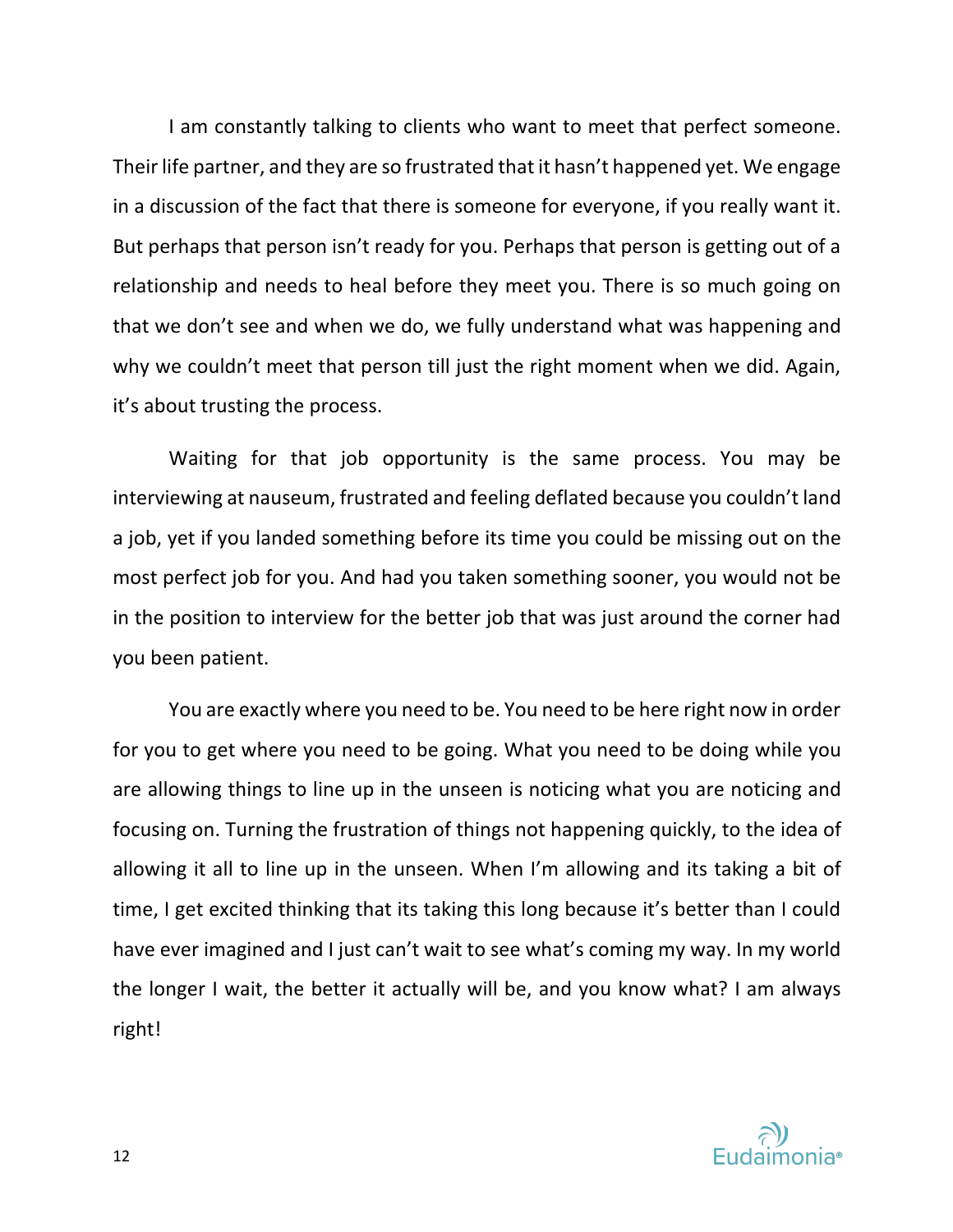# **Habits**

During this time help your clients develop habits that promote manifestation in their lives: using the first 18 seconds of them waking up to decide whether they will love their day or be afraid of it, thus programming their day the minute they open their eyes, focusing on the feeling of what they desire every day, reframing all thoughts that do not serve their desire. Keeping the twin sisters and their wounded inner child at bay. It's those three who will be in their glory, loving the havoc they will bring to your client. This is the time when your client will get really good with all the tools and methods of Eudaimonia Psychology. They will need to use them daily. And that's how the tools and methods will get ingrained into your client's mind.

# **Be Who You Want To See**

At this point your encouragement of them being who they want to see will serve them greatly. Let's take for example your client who wants to be in that loving, authentic relationship. In order for them to find that partner they must become just that, so they will vibrate on that level attracting to them that type of individual. Thus, being who they want to attract.

All of this will lead your client to their understanding of how resistance produces persistence. When we resist an emotion or thought we actually allow it to persist. The more you think about what you don't want to think about, the more you actually entertain the idea. That's when the practice of letting go comes into play. You forgive someone for not being able to be who you need them to be. Or a situation that just doesn't serve you and you need to move on, opening up space for other people and opportunities to fill it. We do this by Rewriting the Script.

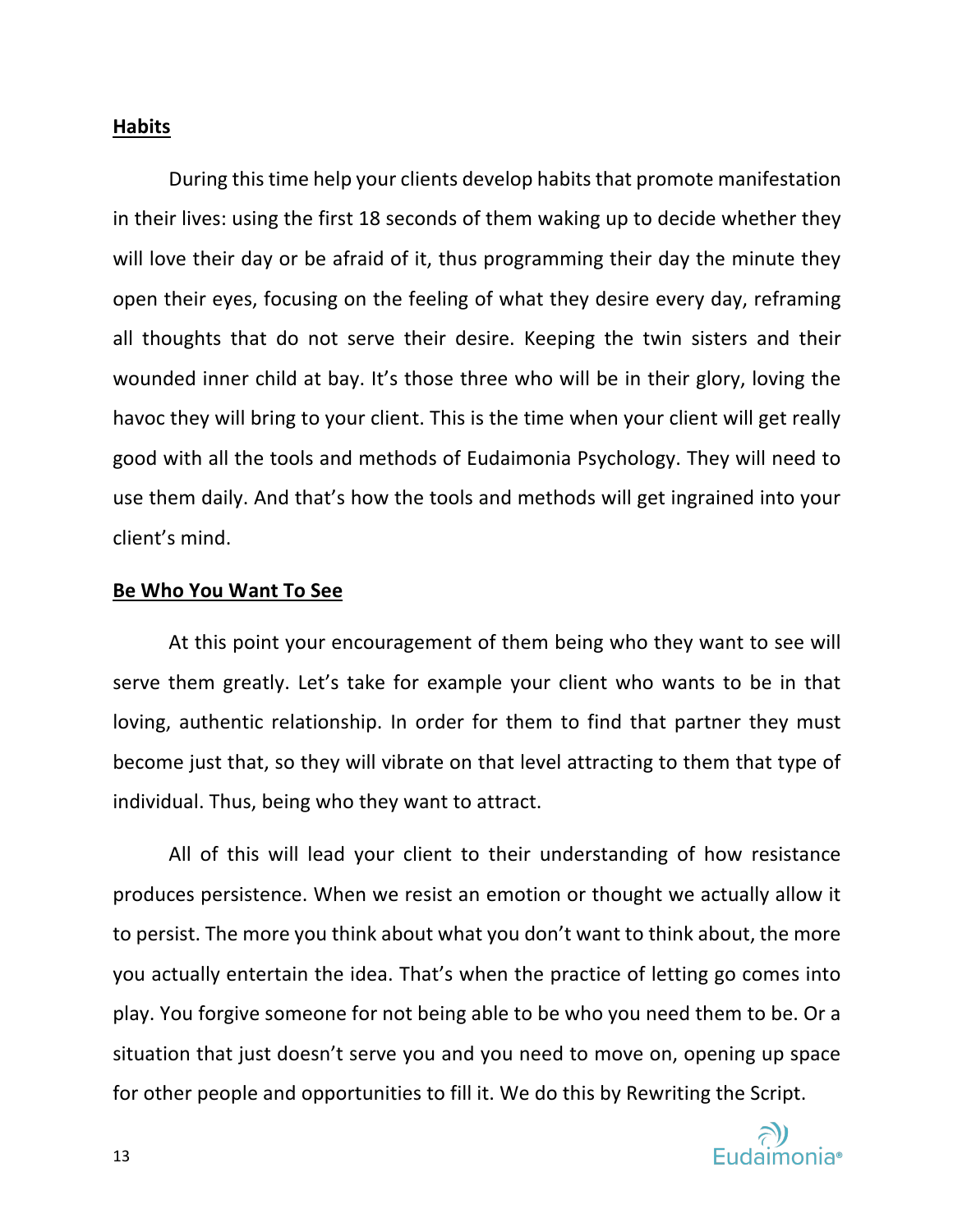# **Rewrite The Script**

In order for your client to rewrite the script they first need to focus on their desire, their dream for themselves. Let's say their dream is to find a life-long, loving, authentic, respectful, intimate relationship. They need to name a belief that would support that dream. The belief would be that they are deserving of that kind of relationship. Their belief is that a partner like that exists out there. Next, they need to behave in some small way, daily, as if those beliefs were actually theirs. The practice is for them to believe they are deserving of what they desire and that person does exist. They need to move forward in life feeling as if they deserve that special love, and that it lies right around the corner. They can prepare for it, by getting their lives ready for that special someone. Taking care of themselves and being loving, authentic, and respectful, because that type of person doesn't want a person who isn't that way themselves.

# **Permeation Of Self**

A great manifestation exercise to have your clients focus on is the "Permeation of Self" exercise. I explain that every permeation of them exists and they need to become that version of themselves, and to get excited about doing it. I have them write down what they want that hasn't manifested for them yet. Whatever they write is actually what their block is to manifesting what they want. In this case it's that perfect partner for them. This would mean, in this case, that what they feel is standing in the way of their true happiness is a life partner. Then have your client write down, "I know there is a version of myself that IS and KNOWS how to Be in "a beautiful, loving, authentic, respectful, intimate relationship with

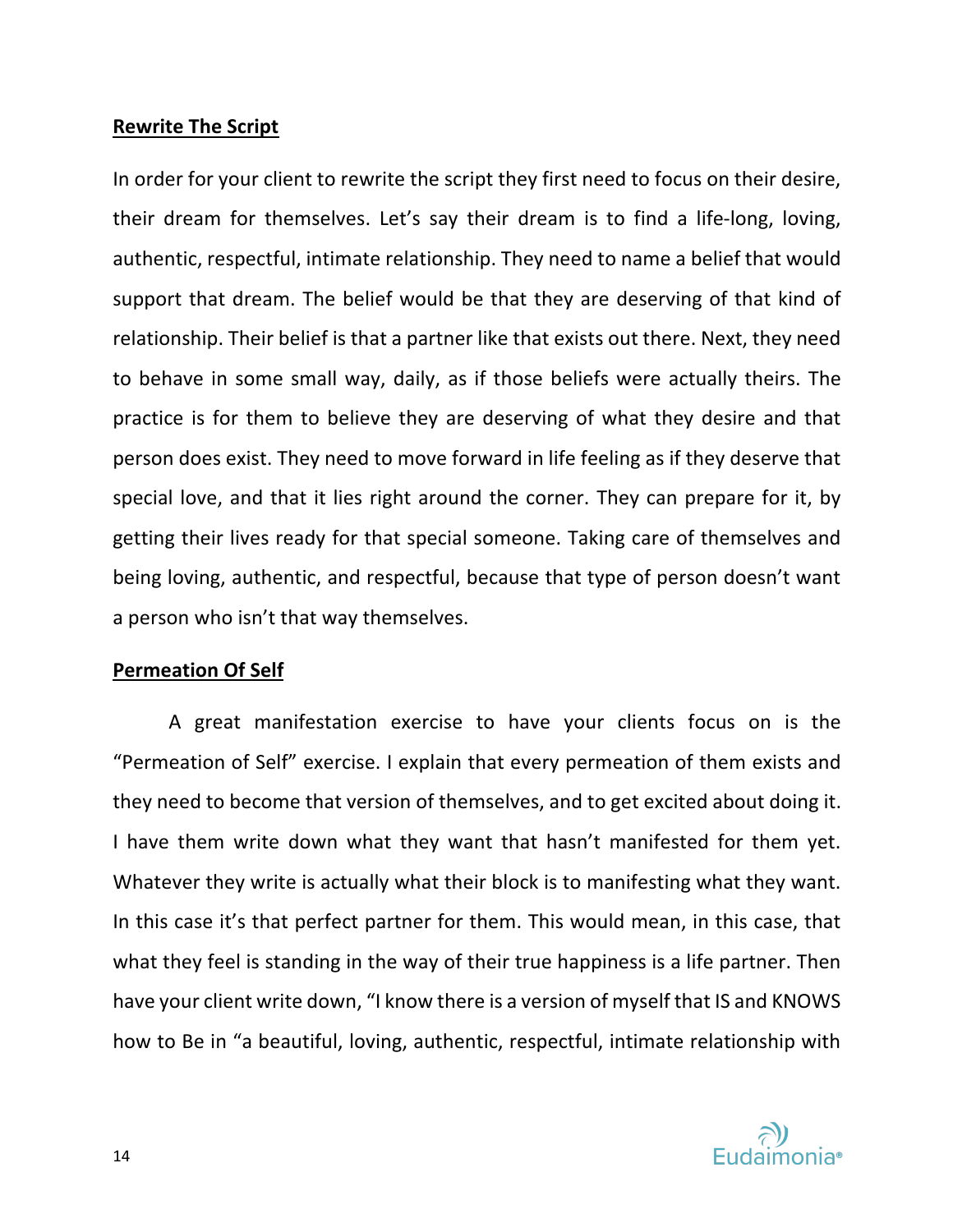my partner." Then ask them if they really believe that statement, can they feel it? They need to check in with themselves.

Explain to them that when they can be it, it will come. They need to be what they want to see. Our lives unfold according to our inner belief system. Have them write: ' total goal is to be a 10 out of 10 (emotional value), knowing that this version of myself being in a loving, authentic, respectful, intimate relationship exists." Continue explaining that they shouldn't go for the "thing" they want, they need to go for the feeling. They need to feel it so much that they don't need the "thing" they feel they are without. It's when you don't need it that it will manifest. The ultimate goal is that this "thing" already exists.

# **Rewriting Others' Scripts**

Lots of times I have clients who want to rewrite the script for others. We cannot, but we can be supportive of others and help others to rewrite their own script by the steps you have just taught them. By your clients helping others rewrite their scripts, your clients are reinforcing the steps for themselves. If your client is a parent, what a beautiful gift for them to give to their children.

### **Living By Intention vs. Reaction**

Living by intention is about taking 100% responsibility for where you are in life and knowing that you have the power to change it in any way you desire. It's about being real with yourself and asking, "Am I part of the problem or part of the solution?" And moving forward from there toward your goals. If things aren't going according to the way you have envisioned them then maybe it's time for you to rewrite your story. It's about the perspective you choose to view your world by. You can either choose to live in abundance, being grateful for everything you have now,

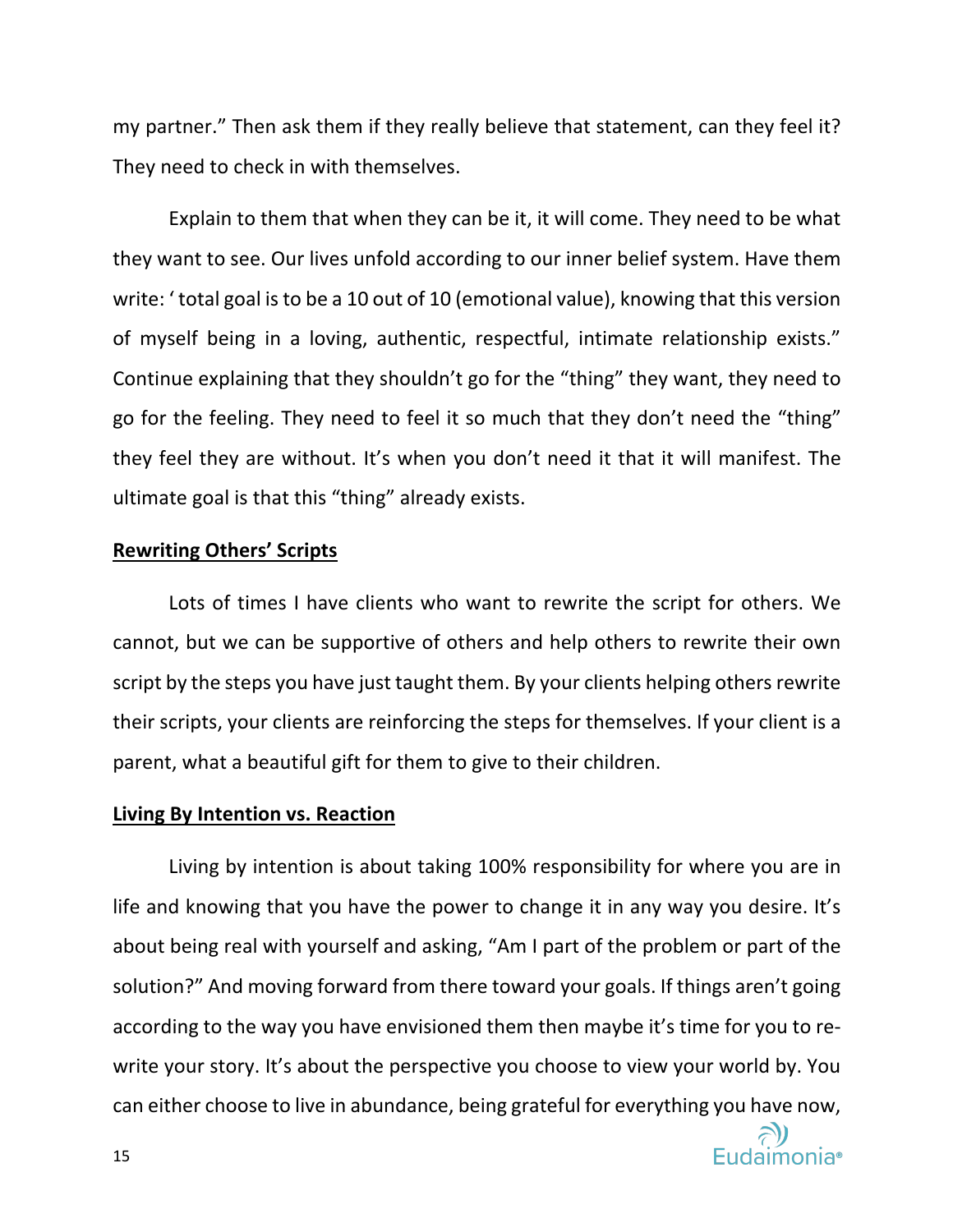knowing there is more to come, or feeling frustrated that things haven't happened as quickly as you would like. Just remember that both those choices matter and will either spin your energy in a positive direction pulling toward you positive people and positive opportunities, or spin your energy in the negative direction pulling to you all that is negative. The choice is totally up to you. That is what free will is all about and why we have it.

In order to make your dreams come true you need to get out of that old school thinking and think like you have never done before. Speak like you have never spoken before. Behave like you've never behaved before. It's about creating habits that work for you. It's about the conversation you choose to have on a daily basis. It's about having fun and being grateful for every day you get to walk this earth. Eudaimonia Psychology is always talking about change and how liberating it can be, versus the price one will pay if they choose not to change. This is what you need to reinforce for your clients. Having their best life is totally up to them, and their thoughts will get them there because everything is created twice, first in thought and then on the physical plane.

## **The Program Works**

The Program Works, if your clients work the program. They have the power to live their best lives now and the tools and methods of Eudaimonia Psychology can teach them how. It educates them on how to observe the madness and not become part of it. That doesn't mean that bad things won't happen, that's actually part of the life experience. It's about understanding that each and every one of us has the power to live our best lives, by focusing on what we want not what we don't want. That we are capable of living in a state of well-being regardless of what life